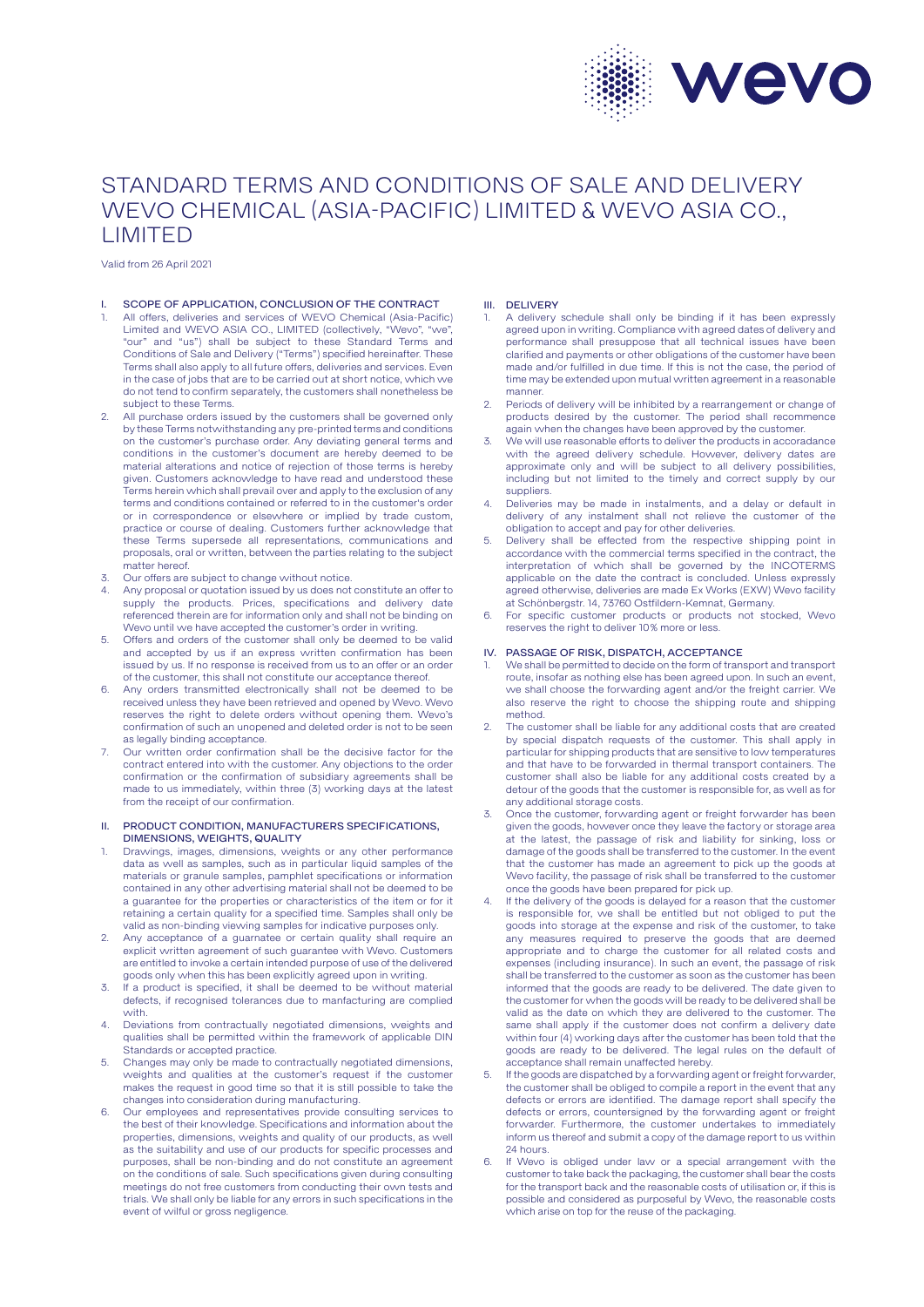

#### V. PRICES, PROOF OF COMPLETION, PAYMENT, SECURITY

- 1. Unless otherwise agreed in writing, all prices quoted by us shall be deemed to be EXW.
- 2. Wevo reserves the right to have the delivery and billing carried out by any delivery works. If the delivery is made in hired containers (cases or other reusable packaging), these must be returned without delay, otherwise the containers shall be billed at cost price or at the return shipment costs incurred by Wevo.
- 3. For small orders Wevo reserves the right to bill an appropriate mark-up.
- We reserve the right to vary the price to take account of any increase in the cost of the products which is beyond our control, including but not limited to increases in materials, labour and other manufacturing costs, delivery charges, increases in taxes and duties and foreign exchange fluctuations.
- 5. Customs duties, freight charges, insurance, packaging and any other costs that are connected to the execution of the contract shall be billed to the customer separately. If an agreement has been made which differs from this, i.e. that such costs are included in the price, any costs which increase following the conclusion of the contract shall be billed to the customer.
- 6. Unless otherwise agreed upon, our invoices must be paid net and in full within thirty (30) days of the invoice date. Notwithstanding the foregoing, Wevo shall be entitled to, at any time, make a delivery dependent on concurrent payment without stating any reasons.
- 7. If the customer does not make payment on time, we shall be entitled to (a) charge interest on the overdue amount at the daily rate of 0.05% from the date on which payment becomes due until payment is made in full, and/or (b) retain all deliveries or services.
- 8. The customer shall not have any offsetting rights unless its counterclaim has been established in a final and conclusive manner and is uncontested or recognised by Wevo. Moreover, the customer shall solely be entitled to exercise a right of retention to the extent that its counterclaim is uncontested and based on the same contractual relationship.
- 9. Cheques and bills of exchange shall only be accepted on account of performance. Moreover, bills of exchange shall only be accepted subject to prior agreement and to their discounting. Discount charges and interest must be remunerated.
- 10. If the customer gets into arrears with the payment of an invoice or if we become aware of circumstances which give us good reason to seriously question the creditworthiness of the customer, we shall be entitled to immediately demand payment of any invoices that are still outstanding against the customer without taking into consideration any payment targets granted and without regard to the term of any accepted bills of exchange. We shall also be entitled to either fully or partially withdraw from any current contract. We may make any orders that have not yet been completed dependant on advance payments or security. In such an event, the customer shall be liable for the costs of any security.
- 11. We shall be entitled to demand a security at any time. In such an event, we shall pay the standard costs for the security up to a maximum of 2% p.a.

#### VI. CLAIMS FOR DEFECTS

- 1. Customers shall inspect the goods immediately following receipt, and shall within three (3) working days upon receipt inform us in writing of: (a) any identifiable defects, (b) delivery of incorrect quantities or wrong items, (c) any discrepancy between our products and the specifications and (d) transport damages. Moreover, any hidden defects shall be reported to us in writing as soon as they have been discovered.
- 2. To the maximum extent permitted by law, we shall not be liable for any defects or errors in the products howsoever arising as a result of, or relating to: (a) any conditions of use, operation, testing, storage, processing, touch-up and/or maintenance of our products by the customer which are not in keeping with generally accepted industry practices or which have not been recommended or authorised by us; (b) any accident, wilful damage, abuse, misuse or neglect or other improper action by the customer or its agents, resellers or end-users; (c) any improper installation, repair or alteration by persons other than us; (d) static discharge or fair wear and tear; and/or (e) any damage or discrepancy of which the customer has failed to notify us as required under Article VI. 1 above.
- 3. If any changes are made to products delivered by us, if materials are replaced or used that do not correspond to the original specifications or if materials supplied by us are not processed in accordance with our processing guidelines, our warranty obligations shall be extinguished if the customer does not prove that none of these circumstances caused the defect, but rather that it was already present before the passage of risk had been transferred and was not connected in any way to the aforementioned circumstances. The customer shall also not have any warranty claims with regard to the suitability of our deliveries and services for a use that is not specified

in the contract or for a use that differs from the usual intended use of our deliveries and services. If the customer further processes materials with identifiable defects, our warranty obligations shall be extinguished.

- If the customer has any complaints, it shall immediately give us the opportunity to examine the existing deliveries. Upon request, the rejected goods or a sample thereof shall be made available to us at our expense. In the case of unjustified complaints, we shall be entitled to charge the customer any freight and forwarding costs as well as the inspection costs using standard prices.
- In the event of a defect for which Wevo is responsible, we shall, at our discretion and taking into consideration the concern of the customer, proceed to either subsequent improvement or replacement delivery.
- 6. If we choose to provide a replacement, only the individual defective item will be replaced. The defective item shall either be returned to us at the same time as the replacement delivery, or disposed of by the customer, as Wevo may direct, at Wevo's expense provided that the customer has obtained our prior written approval for all such costs and expenses which it may incur in connection with the disposal.
- In the event of subsequent improvement, Wevo will bear all expenses incurred in respect of the remedying of the defect and, more particularly, transport costs, shipping costs, labour and material costs, insofar as these costs are not increased by the fact that the subject matter of the purchase is transported to a place different from the place of performance.
- 8. Wevo reserves the right to two (2) attempts of supplementary performance. If subsequent performance fails, the customer shall be entitled either to a reduction of the corresponding compensation for this order or to rescind the contract.

## VII. RETENTION OF TITLE

- Wevo shall retain all property rights for the delivery items until receipt of full payments of all current and future receivables regarding the business relationship with the customer.
- 2. The assertion of the retention of title and the pledging of the delivery items by Wevo shall not be deemed to be a rescission of the contract unless expressly declared in writing by Wevo. If we assert our claim for restitution, the customer hereby irrevocably gives us permission to take possession of the goods owned by us and, for this purpose, to enter the place where the said goods are.
- The customer shall be entitled to resell the delivery items in the ordinary course of business. The customer shall already assign all accounts receivable to Wevo in the amount of the purchase price agreed between Wevo and the customer which arise for the customer as a result of reselling, regardless of whether the delivery items are sold on with or without processing. The customer shall be entitled to collect these accounts receivable after their assignment. The right of Wevo to collect the accounts receivable itself shall not be affected; Wevo undertakes, however, not to collect the accounts receivable as long as the customer properly meets its payment obligations and is not in default of payment. If the customer is, however, in default of payment, Wevo may require the customer to disclose the assigned accounts receivable and the debtors, to make all information available, which is necessary for collection, to submit the corresponding documents and to inform the debtors (third parties) about the assignment.
- 4. If items under retention of title are not resold, the customer shall be obligated to safeguard the items under retention of title on behalf of Wevo, to maintain them as needed at its own expense, and to insure them against loss and damage at a level of coverage expected of a prudent businessman, for as long as title is retained. In the event items under retention of title are lost or damaged, the customer agrees to assign its insurance claims to Wevo.
- The processing or transformation of the goods by the customer shall always be for Wevo. If the delivery items are combined inseparable together with other items which do not belong to Wevo, Wevo shall acquire co-ownership of the new item in the proportion of the value of the delivery items to the other inseparable combined items at the time of combination. The parties hereby consent now to the passing of title that would accompany such a combination.
- If the delivery items are commingled in an inseparable manner with other items which do not belong to Wevo, we shall acquire coownership of the new items in the proportion of the value of the delivery items to the other commingled items. The customer shall hold the co-owned items in safe custody for Wevo. The parties hereby consent now to the passing of title that would accompany such a commingling.
- The customer may neither pledge nor transfer the delivery items by way of security. In the event of attachment or seizure or other disposals by third parties, the customer shall inform Wevo without delay and provide it with all information and documents which are necessary for it to secure its rights. Enforcement officers and/or third parties must be informed of the property rights of Wevo.
- 8. Wevo undertakes to release the collaterals to which it is entitled